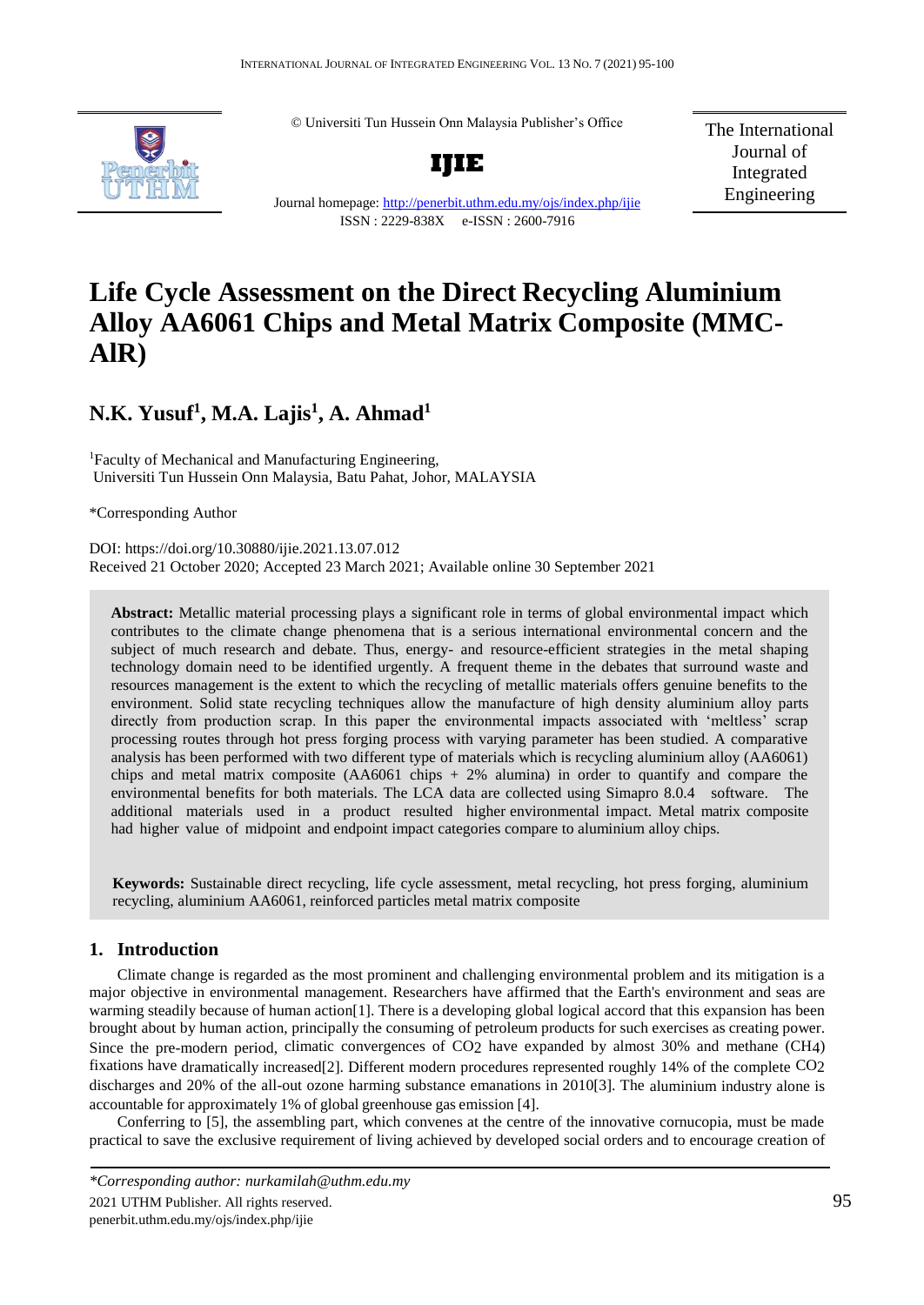social orders to accomplish and keep up a similar way of life. Therefore, the need of decrement in energy consumption in industrial processes as well as transportation and production engineering has become a major factor in the modern industrial world. In recent year, the increasing of waste management cost, securing final disposal landfills, reduce and clean energy consumption are among the most critical sustainability issues in the whole world. Consequently, sustainable manufacturing is essential in ensuring Malaysia achieving the modern urbanization to be at par with other developed countries [6]. The report from the International Energy Agency [7] stated that, the Association of South-East Asian Nations exhibits total consumption of energy-related carbon dioxide emissions that has almost doubled, from 1.2 gigatons in 2011 to 2.3 gigatons in 2035 or from 3.7 % to 6.1 % of global emissions.

Aluminium is one of the most important commodities of our modern society as it is a critical component in a wide range of primary industries that include construction, transportation (aerospace and automotive), healthcare and food packaging. Moreover, with the shift to a low carbon economy, the structural strength and lightweight features of aluminium have a major impact on energy savings and reduction in GHG emissions through their role as structural composites in the automotive and aerospace industries. Secondary aluminium is aluminium that is created from scrap aluminium by recycling processes. Scrap metal can be classified as new scrap (aluminium left over from manufacturing processes) or old scrap (aluminium left over following consumer use) [8]. Reusing is as yet a standout among the most encouraging approaches to add to constrain the ecological effect of aluminium creation. Undoubtedly, auxiliary aluminium creation from scrap by conventional re-dissolving requires substantially less energy than essential generation, by and large it is conceivable to express that optional aluminium generation requires just about 10% of the energy required by essential creation (the entire creation course from. Current practices of recycling aluminium in most industries are using a melting technique to produce a secondary ingot by control the composition of alloy to match the standardized grades. A recent study indicates that by 2030, the excessive amount of aluminium alloying elements will lead to non-recyclable scrap amounting to 6.1 megatons [9]. Since the elimination of alloying component amid re-dissolving is hazardous for the majority of the components and in this way, unique methodology, concentrating on meltless reusing of aluminium scrap can give noteworthy ecological advantages by maintaining a strategic distance from metal misfortunes amid re-softening. In spite of that, the aluminium reusing process is as yet an energy escalated one, and the general energy productivity is low[10]. Substantial quantities of both material and energy can be expend through avoiding re-melting which subsequently reducing the overall effects on the ecological impact by decreasing the utilization of aluminium. A method of solid-state recycling aluminium alloy using hot press forging process was studied as well as the possibility of the recycled chip to be used as secondary resources [11], [12], [13], [14], [15], [16], [17],[18].

On the other hand, metal-matrix composites (MMCs) are engineered combinations of two or more materials that yield higher properties compared to pure matrix are achieved by systematic combinations of different constituents. There had been reported that excessive presence of the composite particulate could jeopardize the composite strength. This is due to the possibility of clustering and finally initiates the formation of weak regions that yield low mechanical strength of the composite.

Over the recent years, the environmental impact analysis of manufacturing processes has turning more heads especially in the scientific communities. However, the impact analysis of metal shaping processes is still insufficient in term of knowledge and methodologies. Besides environmental issues, sustainability is also an issue that raised the economic concerns. This issue is often exhibited by the increased prices of raw material, gas and electricity. For instance, electricity and gas prices for industrial consumers in EU-28 increased by 26% from 2008 to 2014 [7]. Thus, it is at most urgency to develop a more sustainable strategy for metal shaping technologies that focus on promoting energy and resource efficient approaches [8]. As to extend, the author has considered to make comparative analysis with two different type of materials which is direct recycling by utilizing hot press forging process of aluminium alloy (AA6061) chips and metal matrix composite (AA6061 chips + 2% wt alumina) in order to quantify and compare the environmental benefits for both materials.

#### **2. Methodology**

**Solid state recycling.** Aluminium alloy AA6061 chips undergo chemical degreasing and drying. The AA6061 chips are cleaned with (C3H6O) and then dried in the thermal drying oven at  $60^{\circ}$ C for 30 minutes. For metal matrix composite, aluminium alloy AA6061 chips and 2% alumina were then mixed in the SYL 3 Dimensional Mixer with the speed of 50 rpm. Hot press forging process in Fig. 1 involved heating up 530°C, 35kN for 120 minutes.

**Life cycle assessment.** The system boundary locked at the production waste and the useful output of the processes which is compress the waste and by-product streams arising from production. The data for recycling aluminium alloy and metal matrix composite are collected by using Simapro 8.0.4 software. Simapro software provide the LCI data of the raw and process materials. The details of the LCI data and sources of both materials are as in Table 1.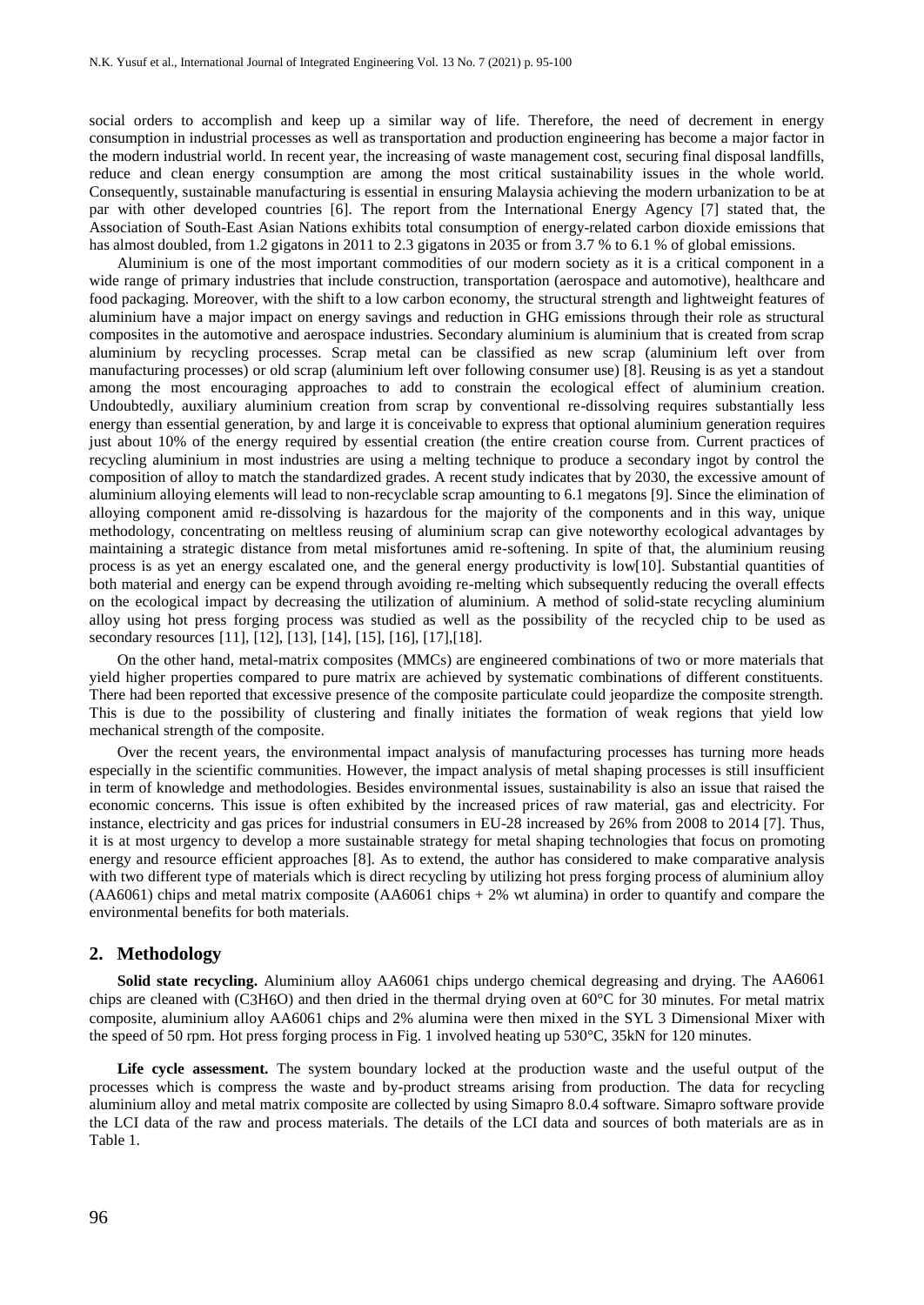

#### **3. Results**

Life cycle impact analysis is measured by using ReCiPe characterization model which provided indicator scores for different impact categories. The impact midpoint categories represent environmental stress such as climate change, human toxicity, ozone depletion, metal depletion and fossil depletion. All of this midpoint impact categories resulted the endpoint impact categories which is damage to the human health (HH), damage to the ecosystem (ED) and damage to the resources availability (RA). The results are interpreted in per functional unit, being an amount of environmental impact per kg of aluminium alloy. The results of the LCA of the nine parameters set up briefly compared by normalizing the impact scores to effect of operating temperature and holding time to the recycled aluminium alloy resulting in the highest score within each impact category. The results are collected in terms of medium voltage electricity for the global aluminium industry.

Fig. 2 shows the comparison of midpoint categories for two different recycling material which is recycling aluminium alloy (AA6061) chips and metal matrix composite (AA6061 +2% alumina). The major impact indicators measured in this study are climate change (human health), human toxicity (human health), particulate matter (human health), climate change (ecosystems), metal depletion (resources), and fossil depletion (resources). Hot press forging process for both materials gave the most impact to the human toxicity followed by climate change and fossil depletion. It is characterised by the equivalent greenhouse gases emissions today recognized as among the most significant environmental issues which it is illustrated by the broad attention spent to this problem in international forums [19]. The carbon dioxide emissions from fossil fuels burning, having as main responsible processes to aluminium recycling [20]. On Particulate matter formation that also contributed to the human health endpoint category which derives greatly from emissions of sulphur dioxide resulting mainly from manufacturing of aluminium products [21]. Whereas, the fossil and metal depletion reflects the environmental concerns for resource consumption, which in turn, fuels the implementation of recycling. By comparing all those impact, hot press forging recycling metal matrix composite which consists of 2% wt alumina had higher value compare to hot press forging recycling aluminium. This related to the emissions from the production of alumina constitute the highest proportion of total emissions where in 2013, emissions from alumina contributed 31% of total industrial process emissions in Asia [22].

|  |  |  |  |  |  | Table 1 - Main LCI data and sources for both materials |  |  |  |  |  |
|--|--|--|--|--|--|--------------------------------------------------------|--|--|--|--|--|
|--|--|--|--|--|--|--------------------------------------------------------|--|--|--|--|--|

| <b>Materials</b>                | <b>Process</b>                    | <b>Details</b>                                                                                                          | <b>Source</b>                   |
|---------------------------------|-----------------------------------|-------------------------------------------------------------------------------------------------------------------------|---------------------------------|
| Aluminium Alloy<br>AA6061 chips | Chemical degreasing and<br>drying | Datasets encompass the<br>energy consumption as well<br>as operating materials<br>needed to operate<br>decreasing baths | Ecoinvent database<br>v3.1 2014 |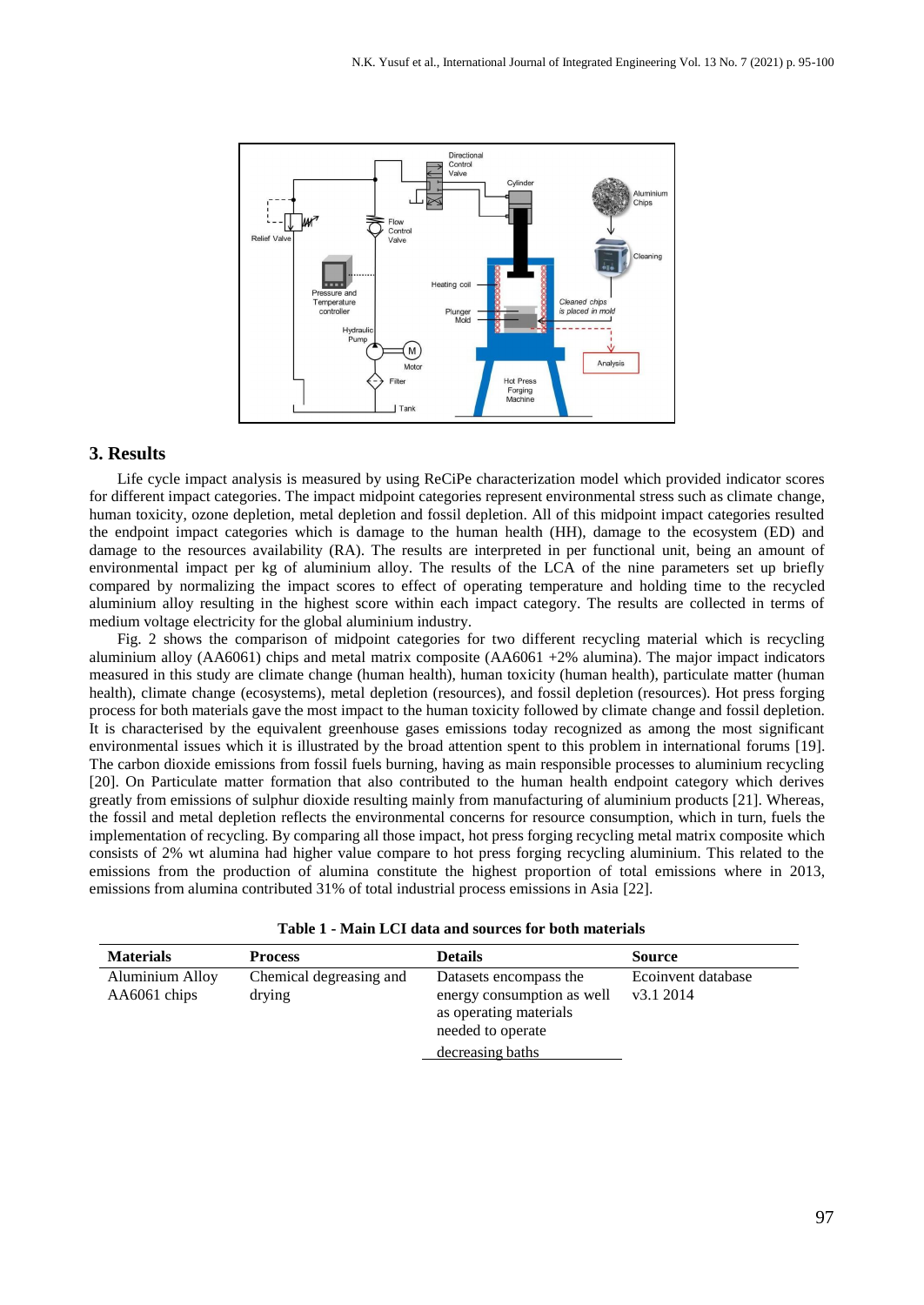|                                                           | Hot press forging                 | Heating up to<br>$530^{\circ}$ C<br>2. Holding at $530^{\circ}$ C,<br>35kN for 120 min<br>3. Standby mode               | Measured energy<br>consumption per<br>unit mass |
|-----------------------------------------------------------|-----------------------------------|-------------------------------------------------------------------------------------------------------------------------|-------------------------------------------------|
| Metal matrix<br>composite<br>$(AA6061 + 2\%)$<br>alumina) | Chemical degreasing and<br>drying | Datasets encompass the<br>energy consumption as well<br>as operating materials<br>needed to operate<br>decreasing baths | Ecoinvent database<br>v3.1 2014                 |
|                                                           | Mixing                            | Datasets encompass<br>the energy consumption as<br>well as operating materials<br>needed to be mixed                    | Ecoinvent database<br>v3.1 2014                 |
|                                                           | Hot press forging                 | Heating up to<br>$530^{\circ}$ C<br>2. Holding at $530^{\circ}$ C,<br>35kN for 120 min<br>З.<br>Standby mode            | Measured energy<br>consumption per<br>unit mass |



**Fig. 2 - Midpoint impact categories of hot press forging process recycling aluminium alloy (AA6061 chips)**  2.750 an AA6061 aluminaand metal matrix composite (AA6061 chips + 2% wt alumina)  $\mathbf{p}_2 +$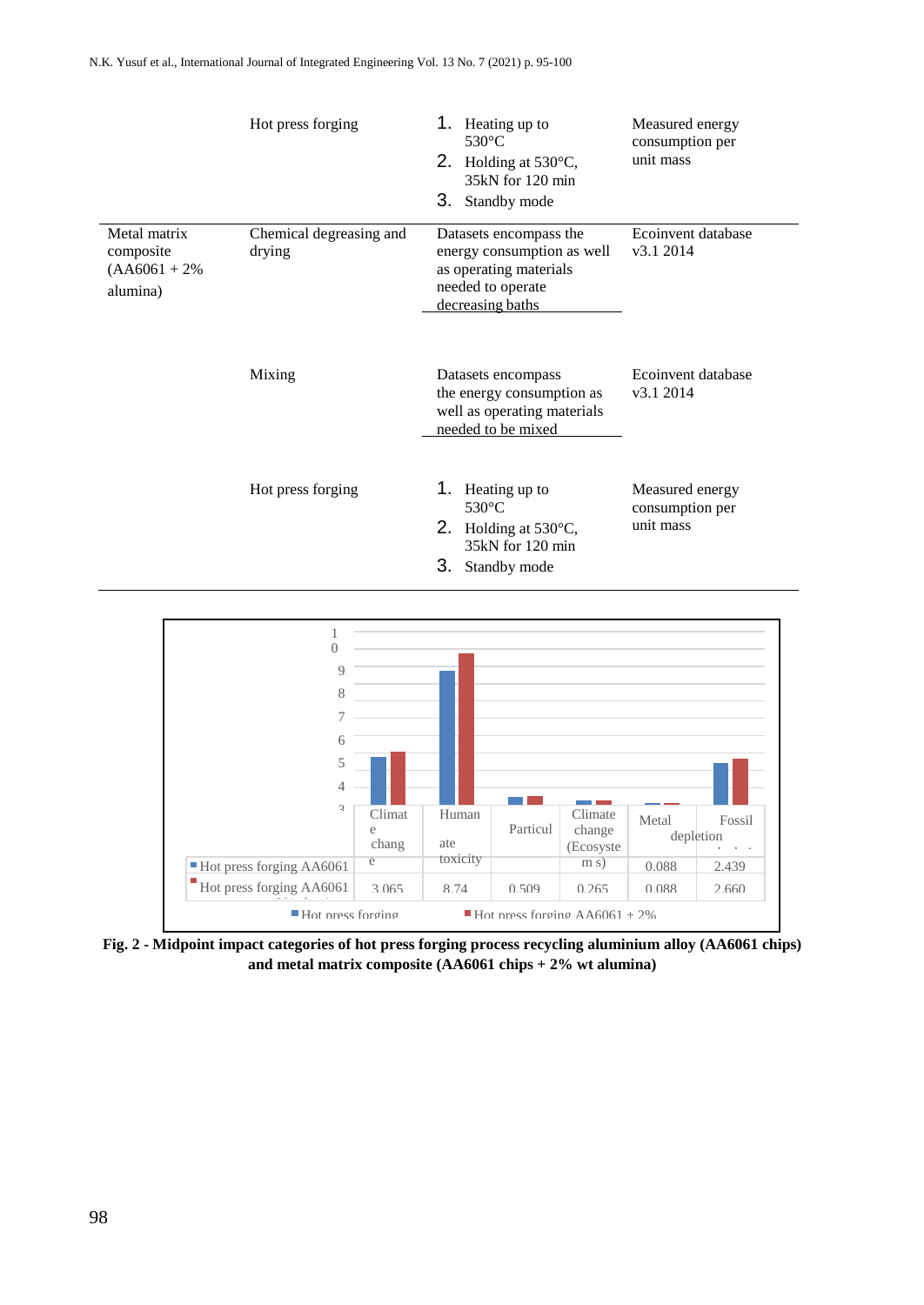

**Fig. 3 - Endpoint impact categories of hot press forging process recycling aluminium alloy (AA6061 chips) and metal matrix composite (AA6061 chips + 2% wt alumina)**

Whereas, Fig. 3 shows the endpoints categories and as to translate these 3 endpoint categories for recycling aluminium AA6061 chips and metal matrix composite  $(AA6061 + 2\%$  wt alumina). The endpoint categories are important because at this level all environmental burden will have aggregated into the three important impact categories as mention earlier. Both of this material gave the highest impact to the human health followed by resources and ecosystem but metal matrix composite material leads the higher impact value. Since Fig. 1.had higher value for human toxicity and climate change, it's contributed the most to impact to the human health endpoint. Fossil depletion and metal depletion contributed to the resources impact endpoint category. From the environmental performance analysis, the selection of materials is considered as important in setting up an eco-friendly process.

## **4. Conclusions**

In conclusion, the LCA of hot pressforging process on different material was evaluated and concluded as follows:

- At the midpoint categories, both materials give the most impact to the human toxicity (human health) followed by climate change (human health), fossil depletion (resources), particulate matter (human health), climate change (ecosystems) and metal depletion (resources). Hot press forging recycling metal matrix composite will give the higher value for every midpoint categories than recycling aluminium alloy.
- At endpoint categories, both materials give the most significance impact to the human health followed by resources and ecosystems. Hot press forging recycling metal matrix composite give higher value for every endpoint categories than recycling aluminium alloy.
- The environmental impact of hot press forging is determined by the number of materials used in a product. It isimportant to consider the materials used in order to maintain environmental sustainability.

#### **Acknowledgement**

This research was funded by Universiti Tun Hussein Onn Malaysia grant number [Tier-1 H249]. The authors would like to express the deepest appreciation to supplementary provisions provided by Sustainable Manufacturing and Recycling Technology, Advanced Manufacturing and Materials Center (SMART-AMMC), Universiti Tun Hussein Onn Malaysia (UTHM).

## **References**

- [1] Intergovernmental Panel on Climate Change, Climate Change 2007 Synthesis Report. 2007
- [2] A.E. O. Eneh and S.N. Oluigbo, "Mitigating the Impact of Climate Change through Waste Recycling," vol. 4, no. 8, pp. 776–781, 2012
- [3] UnitedStatesNationalAcademies,"NationalResearchCouncil(NRC),"UnitedStates,2010
- [4] International Aluminium Institute, "Global Aluminium Recycling: A Cornerstone of Sustainable Development," London,2009
- [5] D. Jayal, F. Badurdeen, O. W. Dillon, and I. S. Jawahir, "Sustainable manufacturing: Modeling and optimization challenges at the product, process and system levels," CIRP J. Manuf. Sci. Technol., vol. 2, no. 3, pp. 144–152,